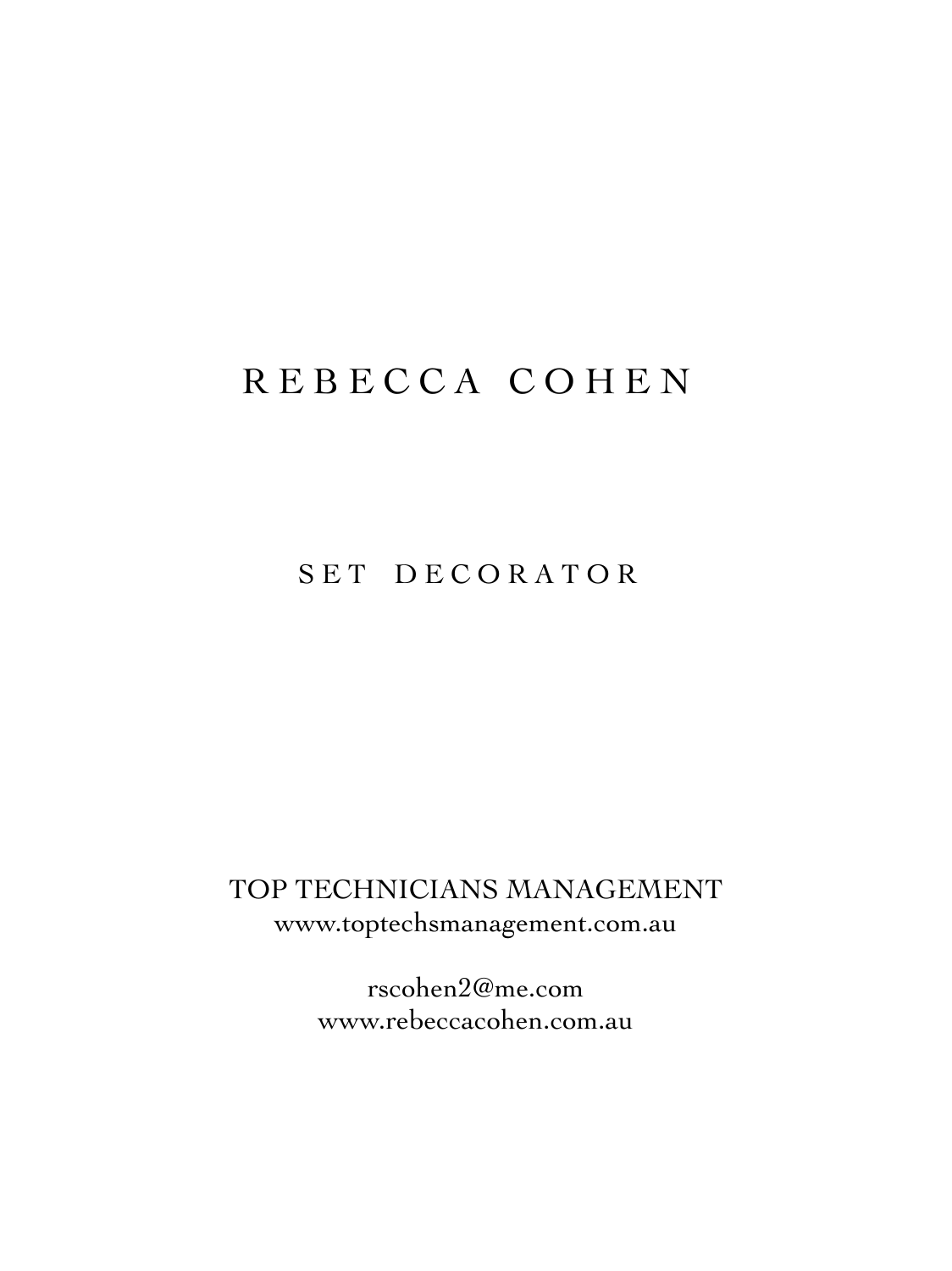2020 SHANG CHI Set Decorator : Sydney Production Co: Marvel Design: Sue Chan Director: Destin Cretton

2019 KONG V GODSILLA Set Decorator : Queensland Production Co: Apex Productions Design: Owen Patterson Director : Adam Wingard

2018 -19 TRUE HISTORY OF THE KELLY GANG **AACTA 2020 Award for Production Design**  Set Decorator : Melbourne / Victoria Production Co: Punk Spirit Design: Karen Murphy Director: Justin Kurzel

2017 BRUCE LEE LITTLE DRAGON Set Decorator : Penang / China Production Co : Biscuit Films Design : James Foster Director : Shekhar Kapur Film Folded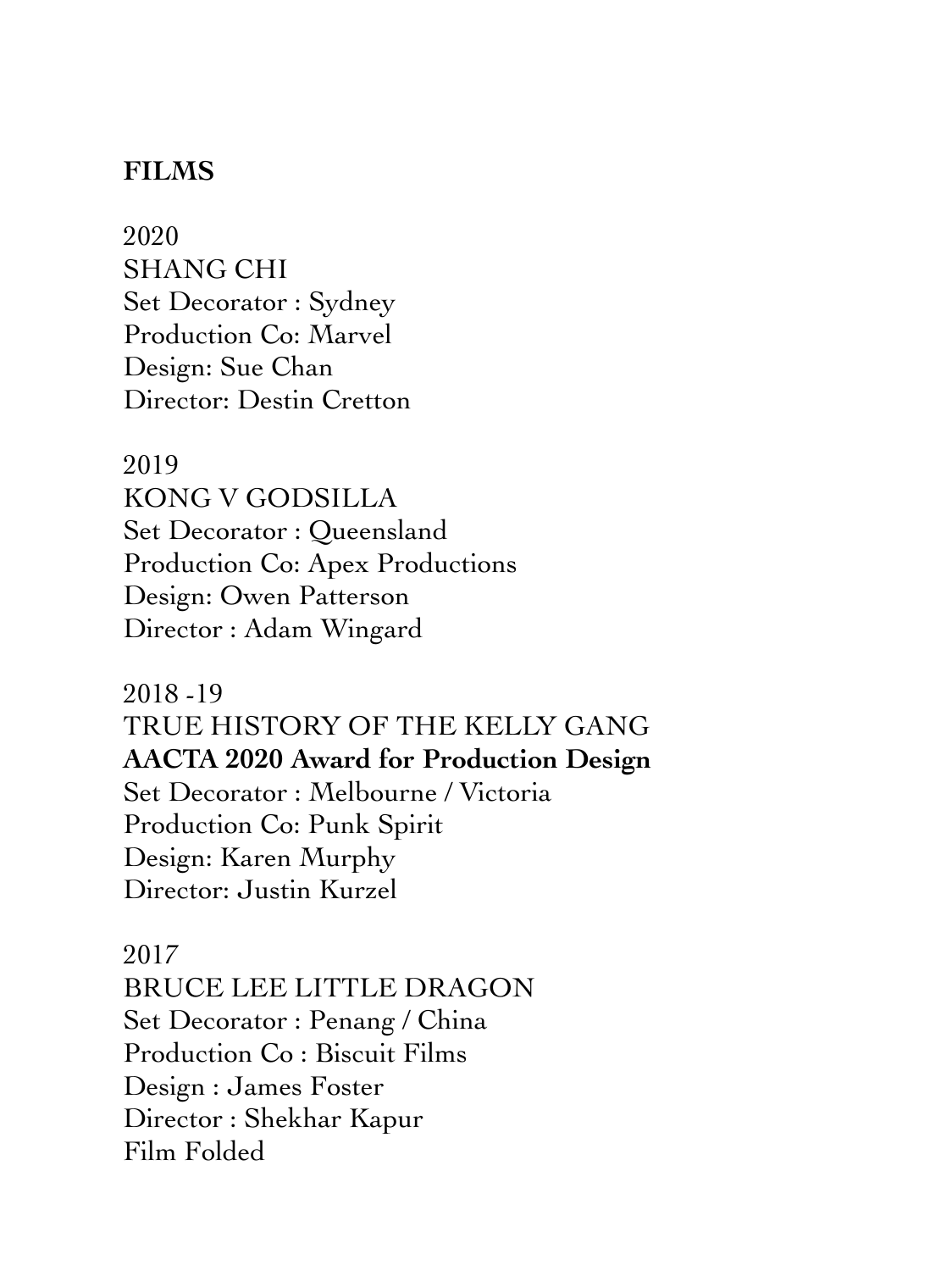2017 WAKE IN FRIGHT Silver Winner NYC International TV and Film Awards Set Decorator : Sydney / Broken Hill Production Co : ESA Productions Design: Melinda Doring Director : Kriv Stenders

#### 2016

#### **ALIEN COVENANT**

Props Master : Sydney Australia Production Co : Fox Films Design: Chris Seagers Director : Ridley Scott

# 2016

#### **I AM WALTER**  Props Master

Production Co : Fox Films Design: Chris Seagers Director : Luke Scott

#### 2015

**HACKSAW RIDGE Art Director Guild America Nomination / APDG Nomination Design** 

Set Decorator : Sydney Australia Production Co : Cosmos Film Design: Barry Robinson Director : Mel Gibson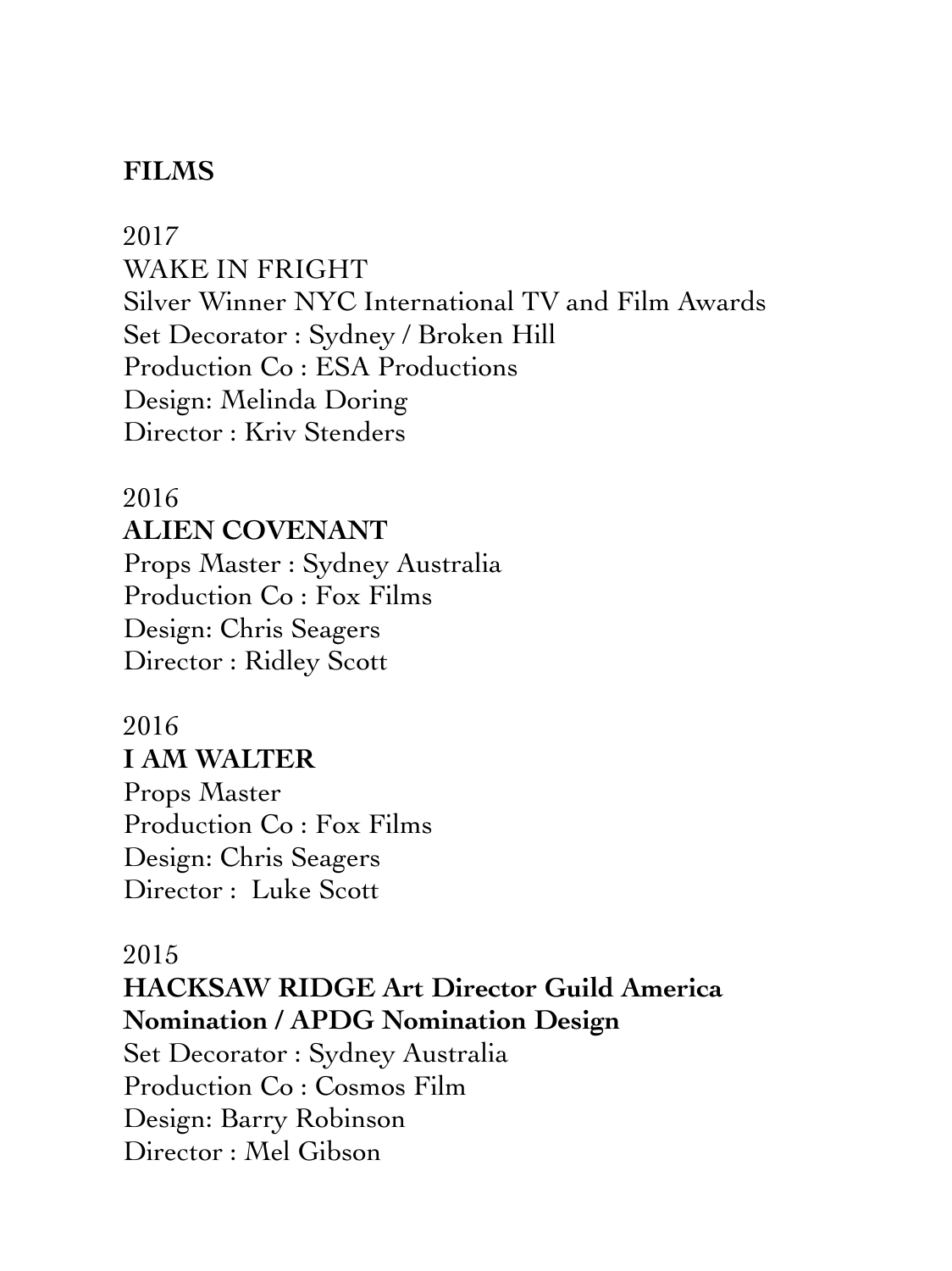#### 2014 **THE LIGHT BETWEEN OCEANS** Set Decorator : New Zealand / Tasmania Production Co : Dreamworks Design: Karen Murphy

Director: Derek Cianfrance

## 2013

## **THE WATER DIVINER AACTA BEST FILM AWARD 2015**

Set Decorator : Sydney / SA Production Co : Fear Of God/ Hopscotch / Rat Pac Design: Chris Kennedy Director: Russell Crow

## **THE CODE AACTA BEST TV SERIES 2015**

Set Decorator : Sydney Production Co : Playmaker Media Production Design:Michelle McGahey Director: Shaun Seet

#### 2012 **THE WOLVERINE**

Set Decorator : Sydney Production Co : Fox Studios Australia Production Design:Francois Audouy Director: James Mangold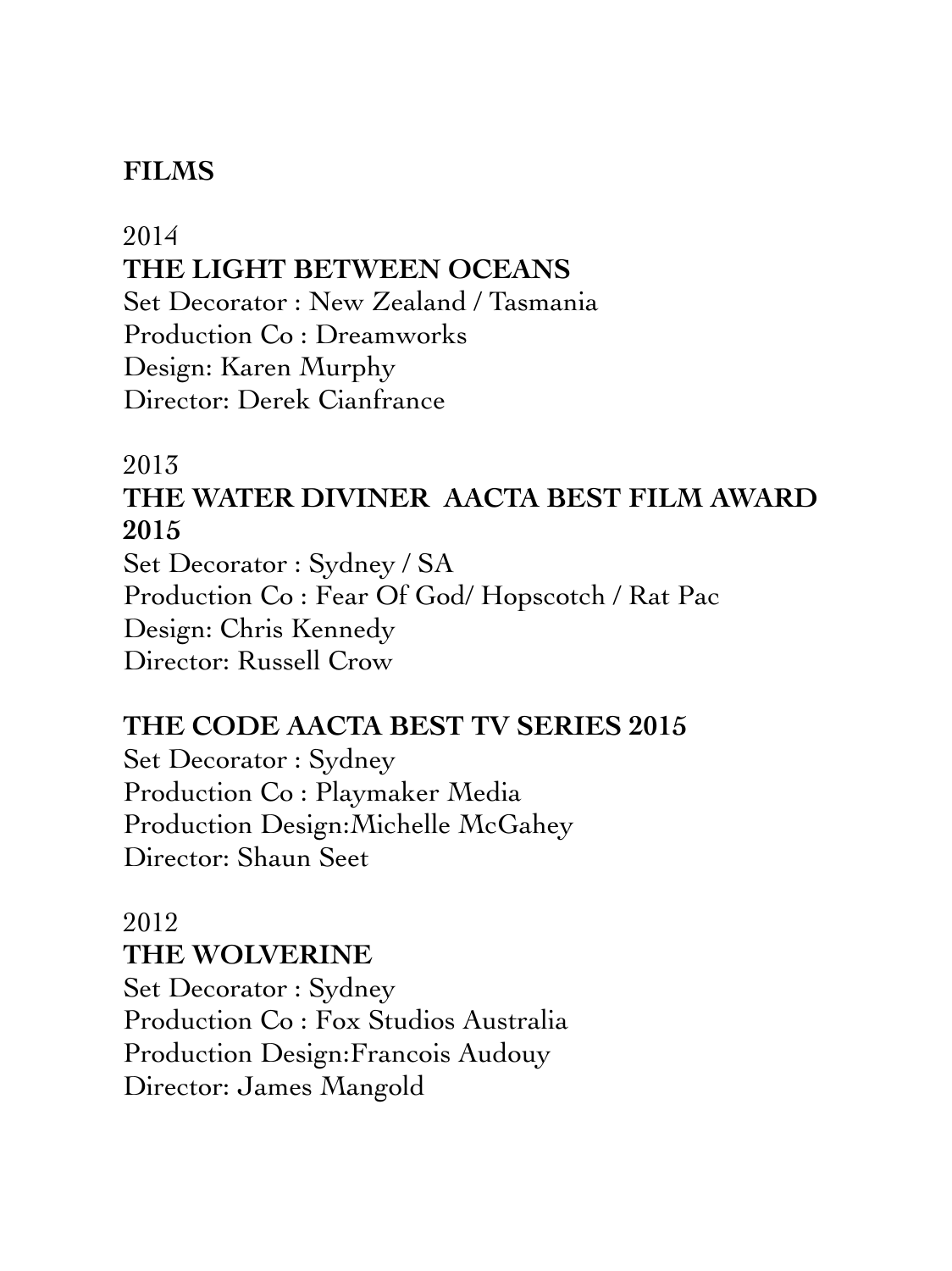#### **THE FRONTIER USA PILOT TV SERIES**

Set Decorator : Melbourne / Victoria Production Co : Woodridge Productions Inc EP Shaun Cassidy Production Design:Robert Shaw Director: Thomas Schlamme

#### 2012 **CYRO Short Film**

Set Decorator : Sydney Production Co : Blue Tongue Films Production Design: Karen Murphy Director: Luke Doolan

#### 2011-2012

## **THE SAPPHIRES ACCTA BEST FILM 2013**

Props Master : Sydney Production Co : Goalpost Pictures Production Design: Melinda Doring Director: Wayne Blair AWGIE Awards Best Film AACTA Awards Production Design Best Film

#### **RED DOG AACTA BEST FILM 2012**

Set Decorator : South Australia /Western Australia Production Co : Woss Company Production Design: Ian Gracie Director: Kriv Stenders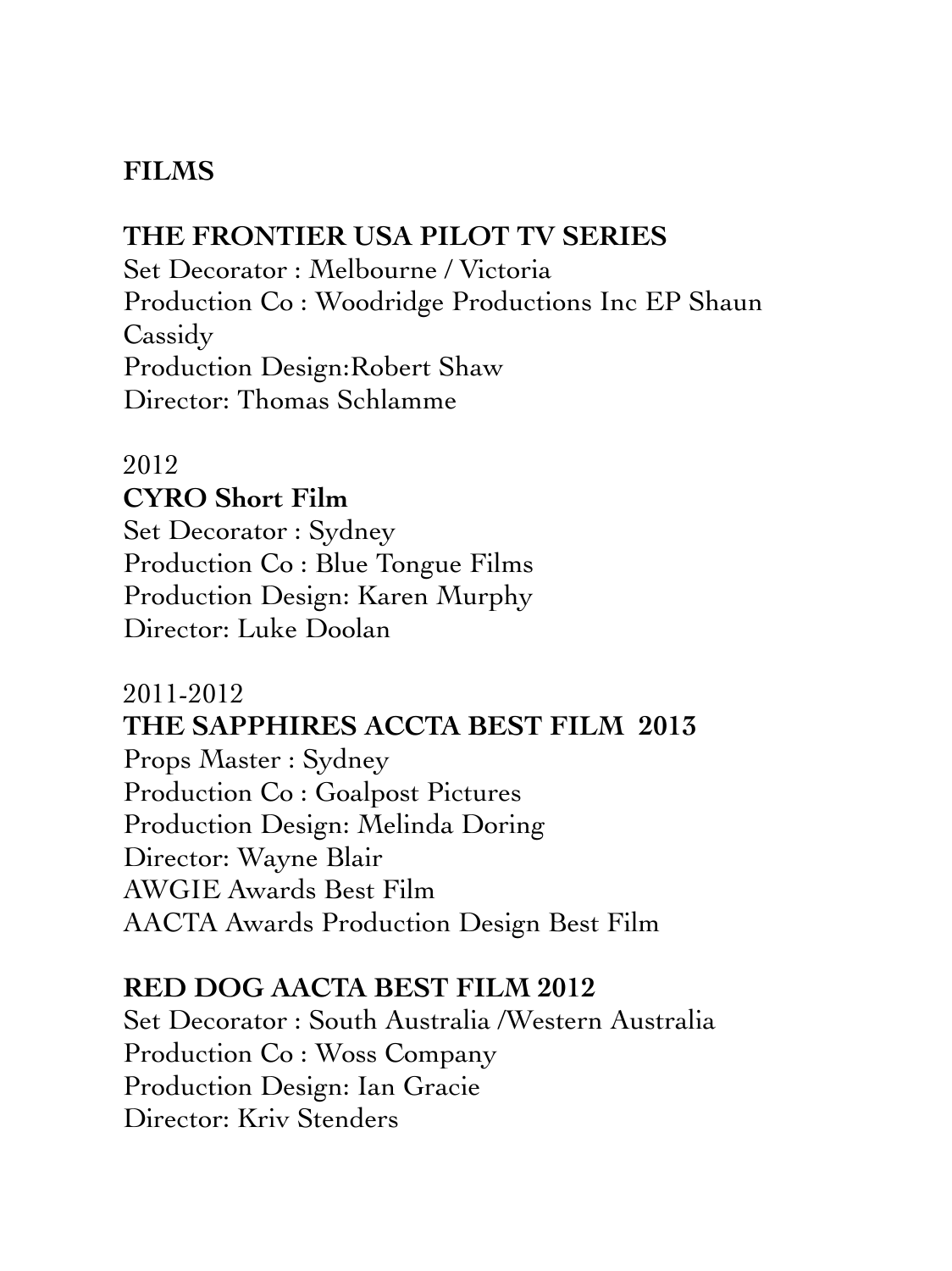## 2010 -2011 **A FEW BEST MEN**  Set Decorator Production Co : Archlight Gary Hamilton EP Production Design: George Liddle

Director: Stephan Elliot

#### 2009 **VOYAGE OF THE DAWN TREADER**

# **Fantasy nomination : Oscars**

Set Decorator : Queensland Production Co : Walden / 20th Century Fox Production Design: Barry Robsion Director: Michael Apted ADGA Nomination for Production Design

## 2007/ 08

## **X MEN ORIGINS : WOLVERINE USA**

Set Decorator : Australia / New Zealand Production Co: 20th Century Fox Production Design: Barry Robison Director: Gavin Hood

#### 2007/ 08 **NIMS ISLAND USA**

Set Decorator : Queensland Australia Production Co: Walden Media Production Design: Barry Robison Director: Mark Levin/Jennifer Flackett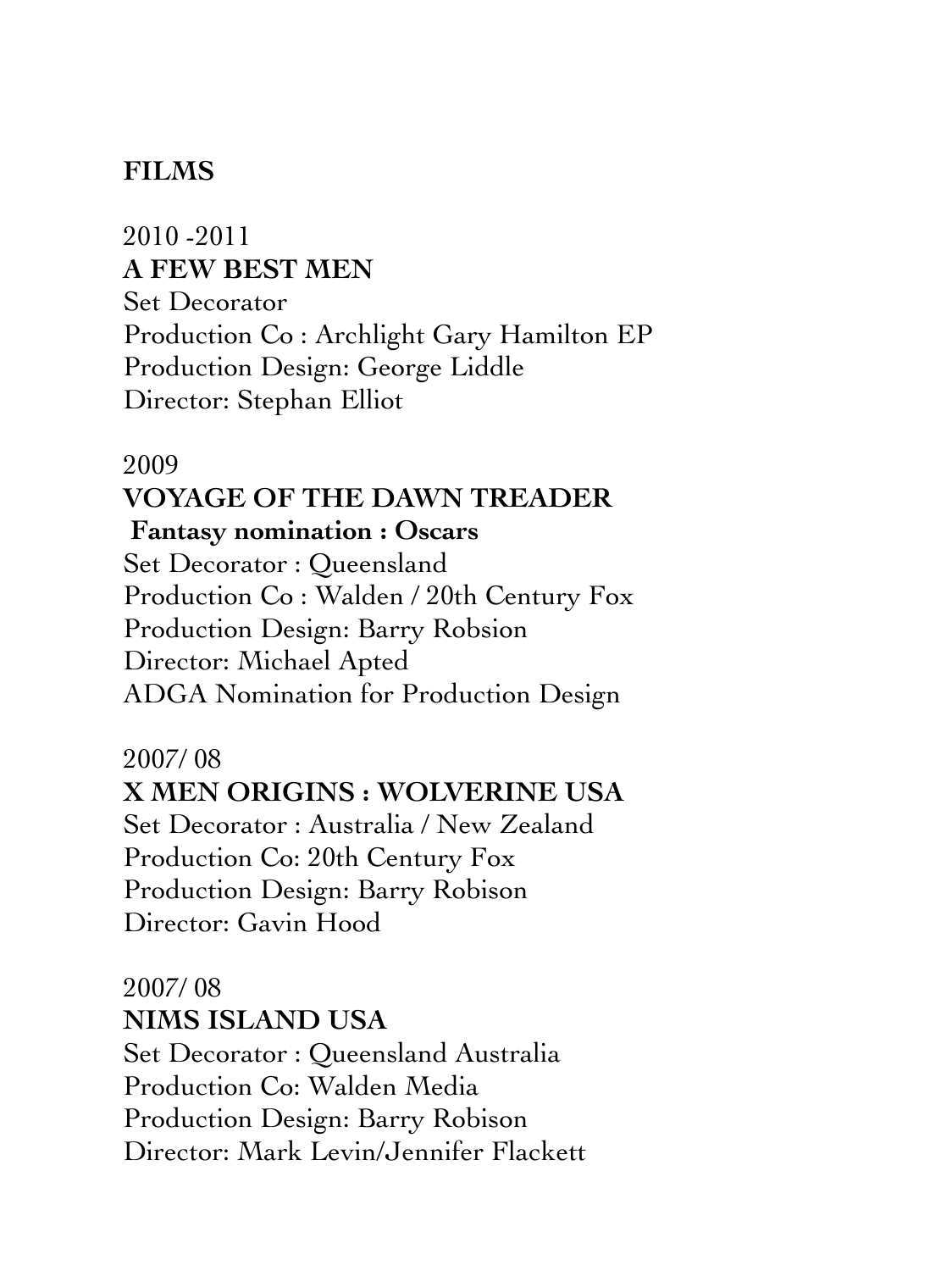### 2006 **UNFINISHED SKY**  Set Decorator : Sydney Production Co: New Holland Pictures Production Design: Laurie Faen Director: Peter Duncan Winner 2008 IF Award Production Design

#### **THE BUG**

Set Decorator : Northern NSW Production Co: Jane Campion Director: Jane Campion Short Film for Cannes Film Festival

## **BILL GRANGER TELEVISION SERIES WORLDWIDE**

Designer / Set Decorator Production Co:Bills Films Director: Diana Leech

#### **THE WATER DIARY**

Set Decorator : NSW Production Co: Jane Campion Production Design: Janet Patterson Director: Jane Campion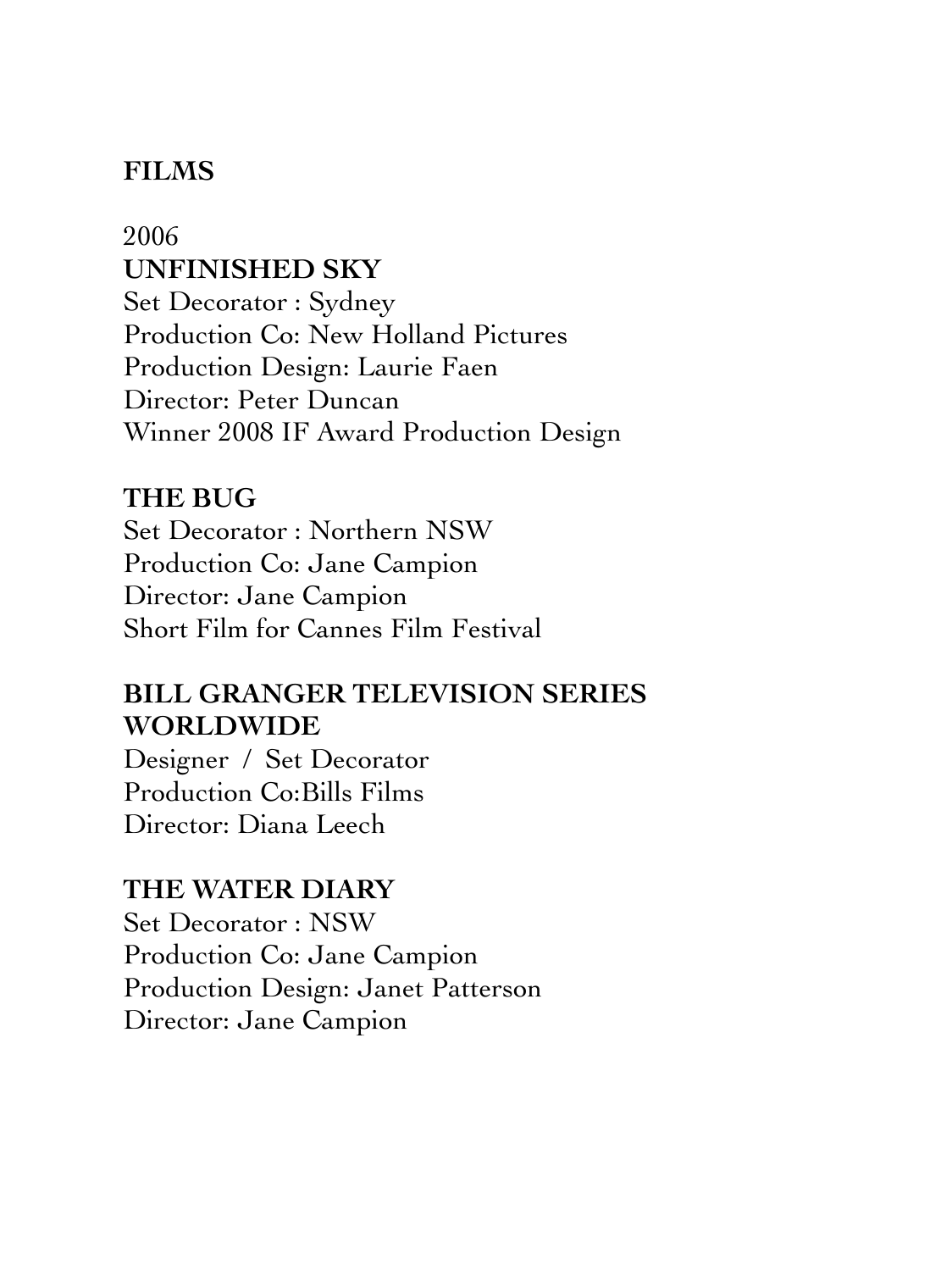#### **2005 EUCALYPTUS**

Set Decorator : Northern NSW Production Co: Umberto Pasolini Production Design: Janet Patterson Director: Jocelyn Morehouse

# **2004 / 05 SON OF MASK USA**

Set Decorator : Sydney Production Co: New Line Cinema Production Design: Les Dilley

#### **2003 MAD MAX FURY ROAD**

Set Decorator : Namibia Africa Production Co: Kennedy Miller Production Design: Collin Gibson Director: George Miller Production Stopped

#### **2002**

#### **DANNY DECKCHAIR**

Set Decorator : Byron NSW Production Co: Crusader Entertainment Production Design: Kim Budee Director: Geoff Baldsmeyer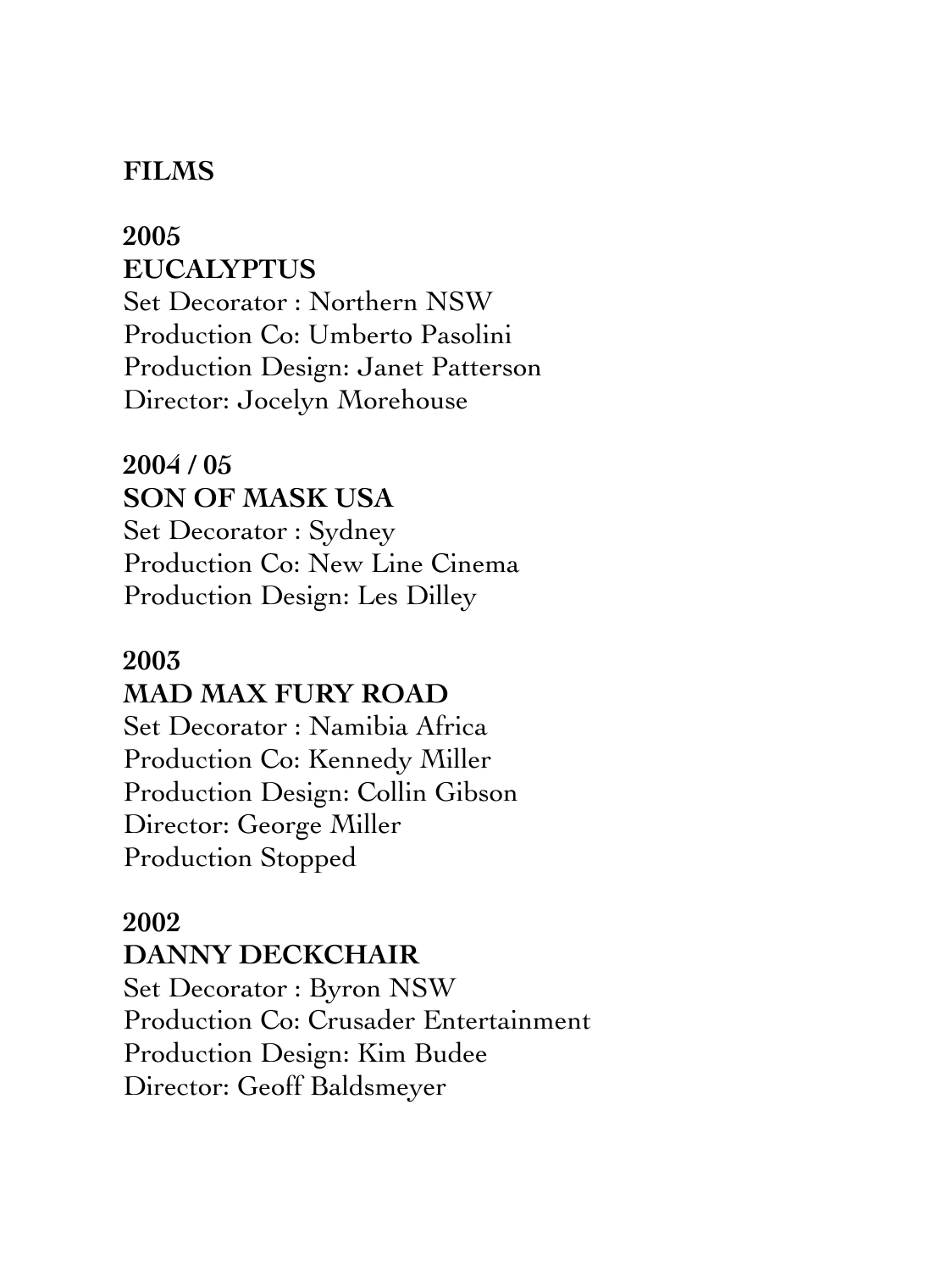**2001/ 02 WALKING ON WATER** Production Design : Sydney Production Co: Porchlight Films Director: Tony Ayers Winner 2002 Berlin Film Festival for Direction

## **2001/ 00 RABBIT PROOF FENCE**

Set Decorator : Flinders Ranges Production Co: Miramax Films Production Design: Roger Ford Director: Phillip Noyce Admitted to 'The Academy of Motion Pictures Arts

## **1999 HE DIED WITH A FELAFEL**

Art Direction : Melbourne Victoria Production Co: Roadshow Entertainment Production Design: Ian Atkins Director: Richard Lowenstien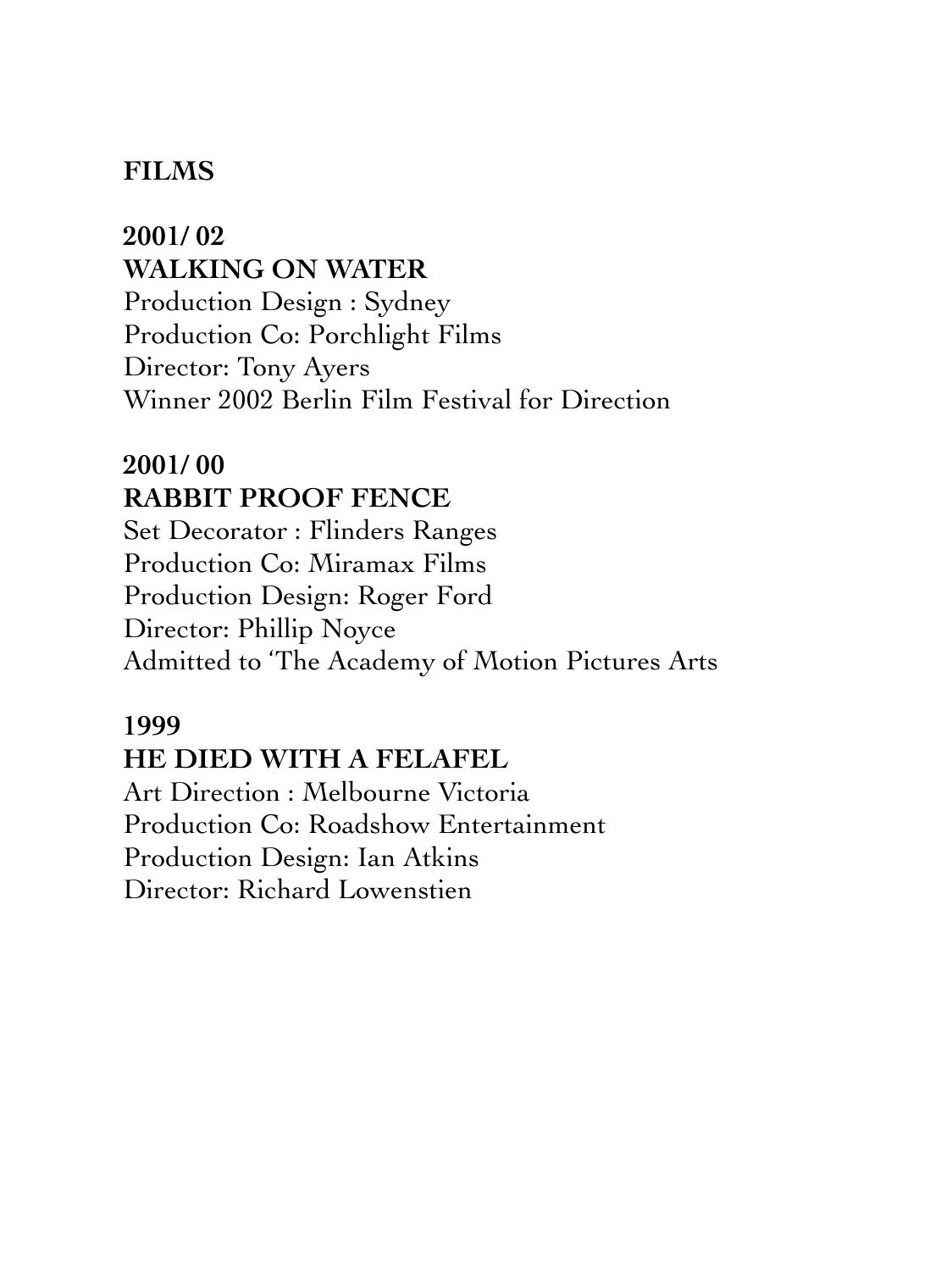## **1998 HOLY SMOKE** Set Decorator Production Co: Miramax Films Production Design: Janet Patterson Director: Jane Campion

## **1992 STRICTLY BALLROOM**

Senior Buyer Production Co: 20th Century Fox Production Design: Catherine Martin Director: Baz Luhrmann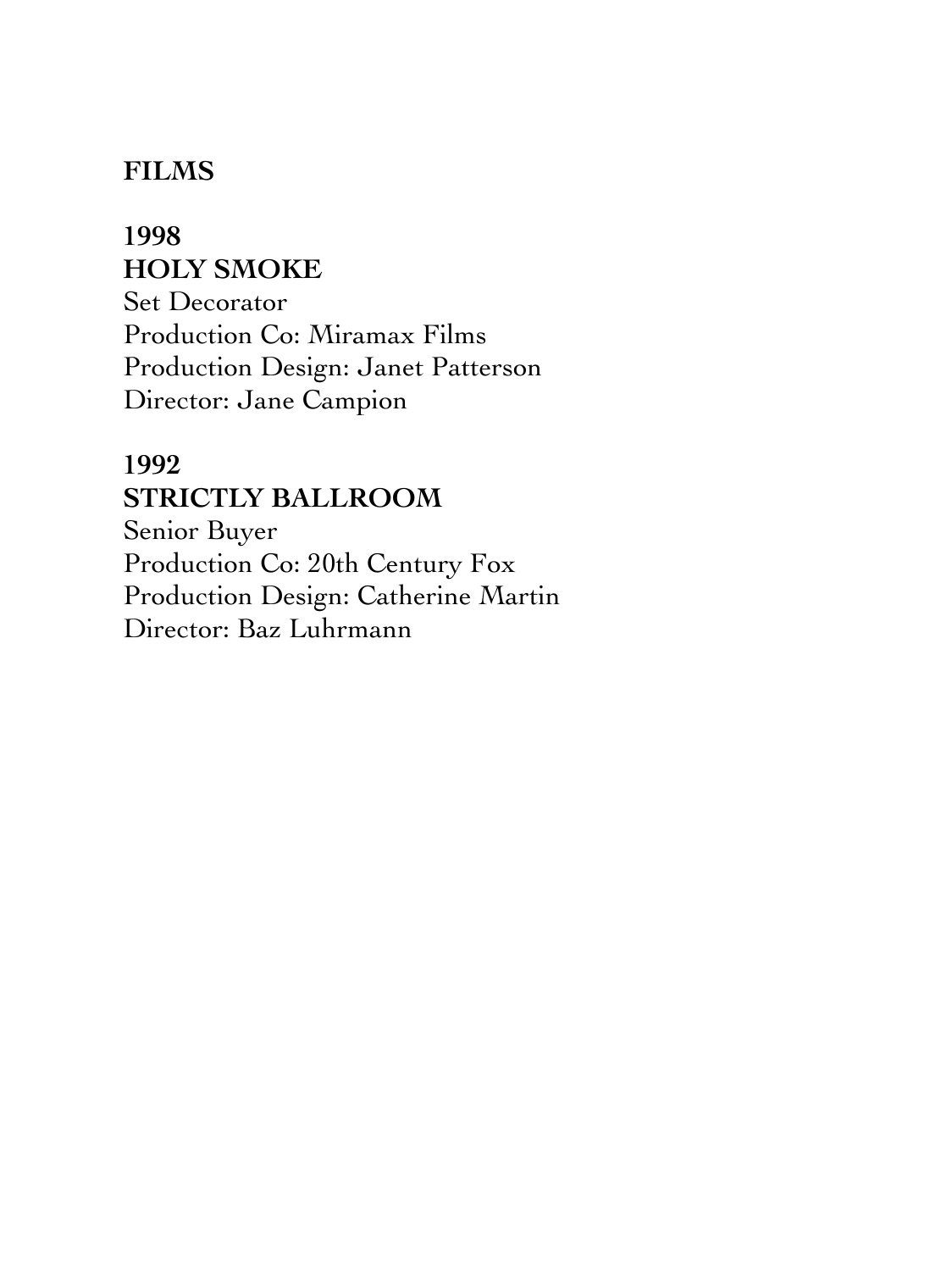#### **COMMERCIALS & PRINT MEDIA**

2019 **Peters Connoisseur**  Design Production Co : Velvet Director : Jeff Darling

**Cherry Ripe**  Set Decorator Rabbit Director: Racheal McDonald

**MLC** Set Decorator Production Co : Revolver Director : Justin Kurzel

2018 **Vivo**  Design Production Co : Velvet Director : Jeff Darling

**Westpac**  Set Decorator Production Co: Exit Director Mark Molloy